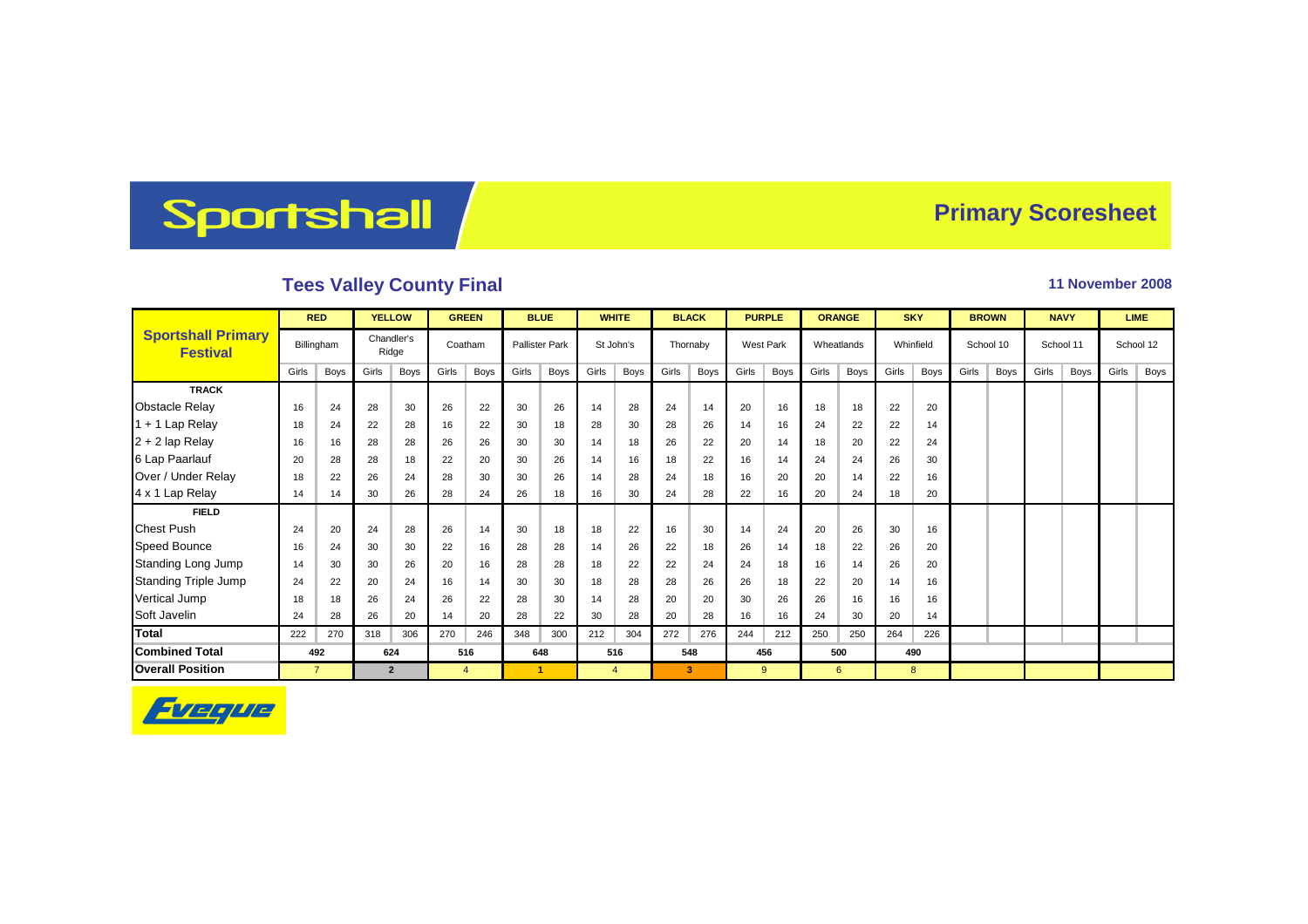|               | Sportshall                            |                |               |                          |                                               |                                              |                    |                 |                          |                              | <b>Girls Track Events Sportshall</b> |                 |                   |               |                               | <b>Girls Field Events</b>               |                      |                         |                     |                       |                              |                                 |                                |                            |                      |                            |                   |                            |
|---------------|---------------------------------------|----------------|---------------|--------------------------|-----------------------------------------------|----------------------------------------------|--------------------|-----------------|--------------------------|------------------------------|--------------------------------------|-----------------|-------------------|---------------|-------------------------------|-----------------------------------------|----------------------|-------------------------|---------------------|-----------------------|------------------------------|---------------------------------|--------------------------------|----------------------------|----------------------|----------------------------|-------------------|----------------------------|
|               | <b>Girls</b><br><b>Obstacle Relay</b> |                |               | 1+1 Lap Relay            |                                               | 2 + 2 Lap Relay                              |                    | 6 Lap Paarlauf  |                          | Over / Under<br>Relay        |                                      | 4x1 Lap Relay   |                   | <b>Girls</b>  |                               |                                         | <b>Chest Push</b>    |                         | <b>Speed Bounce</b> |                       | <b>Standing Long</b><br>Jump |                                 | <b>Standing Triple</b><br>Jump |                            | <b>Vertical Jump</b> |                            | Soft Javelin      |                            |
| Colour        | Team                                  | ie (in secs) o | sition / Poir | ie (in secs)<br>position | osition / Points                              | sec <sub>S</sub><br>$\frac{5}{2}$<br>e (in s | Position / Points  | ime (in secs) o | Position / Poir          | ime (in secs) or<br>position | Position / Points                    | ime (in secs) o | Position / Points | Colour        | Team                          |                                         | Best<br>Performances | Total Position          | Best<br>Performanc  | Total / Position      | Best<br>Performances         | Total / Position                | Best<br>Performances           | Total / Position           | Best<br>Performances | Total / Position<br>Points | Best<br>Performan | Total / Position           |
| 岛<br>œ        | Billingham                            | 106            | 8             | 30                       | $\overline{7}$                                | 63.7                                         | 8                  | 97.2            | 6                        | 89.6                         | 7                                    | 68              | 9                 | RED           | Billingham                    | 1<br>$\overline{\mathbf{2}}$            | 6<br>5.5             | 17.75<br>4              | 43<br>39            | 123<br>8              | 1.15<br>1.25                 | 3.82<br>9                       | 4.68<br>4.06                   | 13.58<br>4                 | 29<br>30             | 90<br>$\overline{7}$       | 11<br>8           | 34<br>4                    |
|               | S                                     |                | 16<br>2       |                          | 18<br>5                                       |                                              | 16<br>$\mathbf{2}$ |                 | 20<br>2                  |                              | 18<br>3                              |                 | 14<br>1           |               |                               | 3<br>$\mathbf{1}$                       | 6.25<br>6.75         | 24<br>17.75             | 41<br>45            | 16<br>135             | 1.42<br>1.57                 | 14<br>4.83                      | 4.84<br>3.8                    | 24<br>13.37                | 31<br>32             | 18<br>103                  | 15<br>14          | 24<br>35                   |
| <b>VELLOW</b> | Chandler's<br>Ridge                   | 94.2           | 28            | 29.9                     | 22                                            | 59.8                                         | 28                 | 91.8            | 28                       | 87.1                         | 26                                   | 58.4            | 30                | <b>VELLOW</b> | Chandler's<br>Ridge           | $\overline{\mathbf{2}}$<br>3            | 5.5<br>5.5           | 4<br>24                 | 43<br>47            | $\mathbf{1}$<br>30    | 1.65<br>1.61                 | $\mathbf{1}$<br>30              | 4.49<br>5.08                   | 6<br>20                    | 33<br>38             | 3<br>26                    | 11<br>10          | 3<br>26                    |
| <b>GREEN</b>  | Coatham                               | 97.2           | 3             | 30.8                     | 8<br>16                                       | 60.1                                         | 3                  | 97              | 5                        | 82.3                         | 2                                    | 58.9            | 2                 | <b>GREEN</b>  | Coatham                       | 1<br>$\overline{\mathbf{2}}$            | 6.25<br>6            | 18.25<br>3              | 41<br>44            | 127<br>5              | 1.46<br>1.43                 | 4.31<br>6                       | 4.66<br>4.32                   | 12.92<br>8                 | 26<br>34             | 103<br>3                   | 10<br>6           | 29<br>9                    |
|               |                                       |                | 26            |                          |                                               |                                              | 26                 |                 | 22                       |                              | 28                                   |                 | 28                |               |                               | 3                                       | 6                    | 26                      | 42                  | 22                    | 1.42                         | 20                              | 3.94                           | 16                         | 43                   | 26                         | 13                | 14                         |
| <b>BLUE</b>   | Pallister<br>Park                     | 90.9           | 1             | 28.7                     | 1<br>58.1<br>30                               |                                              | 1                  | 90.7            | 1                        | 81.2                         | 1                                    | 59.2            | 3                 | BLUE          | Pallister<br>Park             | 1<br>$\overline{\mathbf{2}}$            | 6<br>5.5             | 18.5<br>$\mathbf 1$     | 42<br>43            | 132<br>$\overline{2}$ | 1.53<br>1.69                 | 4.82<br>$\overline{\mathbf{2}}$ | 4.16<br>4.96                   | 14.6<br>$\mathbf{1}$       | 31<br>32             | 104<br>$\mathbf{2}$        | 10<br>14          | 40<br>$\bf{2}$             |
|               |                                       |                | 30            |                          |                                               |                                              | 30                 |                 | 30                       |                              | 30                                   |                 | 26                |               |                               | $\mathbf{3}$                            | $\overline{7}$       | 30                      | 47                  | 28                    | 1.6                          | 28                              | 5.48                           | 30                         | 41                   | 28                         | 16                | 28                         |
|               |                                       |                | 9             |                          | 2                                             |                                              | 9                  |                 | 9                        |                              | 9                                    |                 | 8                 |               |                               | $\mathbf{1}$                            | 5.5                  | 16.25                   | 43                  | 102                   | 1.34                         | 3.94                            | 4.3                            | 13.36                      | 16                   | 72                         | 14                | 43                         |
| <b>WHITE</b>  | St John's                             | 109            |               | 29.1                     |                                               | 66.7                                         |                    | 106.5           |                          | 98.8                         |                                      | 64.7            |                   | <b>WHITE</b>  | St John's                     | $\overline{\mathbf{2}}$                 | 5.75                 | $\overline{7}$          | 32                  | 9                     | 1.28                         | $\overline{7}$                  | 4.42                           | $\overline{7}$             | 30                   | 9                          | 17                | $\mathbf{1}$               |
|               |                                       |                | 14            |                          | 28                                            |                                              | 14                 |                 | 14                       |                              | 14                                   |                 | 16                |               |                               | 3                                       | 5<br>5.25            | 18                      | 27                  | 14                    | 1.32                         | 18                              | 4.64                           | 18                         | 26                   | 14                         | 12                | 30                         |
| <b>BLACK</b>  | Thornaby                              | 98.1           | 4             | 29.1                     | $\mathbf{2}$                                  | 60.1                                         | 3                  | 97.5            | $\overline{\phantom{a}}$ | 4<br>87.6                    |                                      | 59.3            | 4                 | <b>BLACK</b>  | Thornaby                      | $\mathbf{1}$<br>$\overline{2}$          | 5                    | 16<br>8                 | 43<br>44            | 127<br>5              | 1.46<br>1.61                 | 4.47<br>5                       | 4.44<br>5.1                    | 14.37<br>$\mathbf{2}$      | 26<br>32             | 101<br>6                   | 13<br>11          | 33<br>6                    |
|               |                                       |                | 24            |                          | 28                                            |                                              | 26                 |                 | 18                       |                              | 24                                   |                 | 24                |               |                               | 3                                       | 5.75                 | 16                      | 40                  | 22                    | 1.4                          | 22                              | 4.83                           | 28                         | 43                   | 20                         | 9                 | 20                         |
|               | West Park                             |                | 6             |                          | 9                                             |                                              | 6                  |                 | 8                        |                              | 8                                    |                 | 5                 |               | Park                          | $\mathbf{1}$                            | 5.5                  | 15.5                    | 43                  | 130                   | 1.44                         | 4.59                            | 4.7                            | 14.3                       | 43                   | 116                        | 6                 | 32                         |
| <b>PURPLE</b> |                                       | 99.6           |               | 32.1                     |                                               | 62.7                                         |                    | 100.4           |                          | 96.2                         |                                      | 60.5            |                   | <b>PURPLE</b> | West<br>Wheatland<br>$\omega$ | $\mathbf 2$                             | 5                    | 9                       | 43                  | 3                     | 1.39                         | 4                               | 5.08                           | 3                          | 38                   | 1                          | 14                | 8                          |
|               |                                       |                | 20            |                          | 14                                            |                                              | 20                 |                 | 16                       |                              | 16                                   |                 | 22                |               |                               | 3<br>$\mathbf{1}$                       | 5<br>6.25            | 14<br>16.75             | 44<br>44            | 26<br>126             | 1.76<br>1.45                 | 24<br>3.92                      | 4.52<br>4.67                   | 26<br>13.37                | 35<br>32             | 30<br>103                  | 12<br>12          | 16<br>34                   |
| ORANGE        | Wheatland<br>$\omega$                 | 103            | 7             | 29.6                     | 4                                             | 63.6                                         | 7                  | 96.9            | 4                        | 89.2                         | 6                                    | 60.7            | 6                 | ORANGE        |                               | $\overline{\mathbf{2}}$                 | 6                    | 6                       | 46                  | $\overline{7}$        | 1.27                         | 8                               | 4.2                            | 5                          | 33                   | 3                          | 11                | 4                          |
|               |                                       |                | 18            |                          | 24                                            |                                              | 18                 |                 | 24                       |                              | 20                                   |                 | 20                |               |                               | $\overline{\mathbf{3}}$                 | 4.5                  | 20                      | 36                  | 18                    | 1.2                          | 16                              | 4.5                            | 22                         | 38                   | 26                         | 11                | 24                         |
|               |                                       |                | 5             |                          | 5                                             |                                              | 5                  |                 | 3                        |                              | 5                                    |                 | 7                 |               |                               | $\mathbf{1}$                            | 6.75                 | 18.5                    | 44                  | 130                   | 1.61                         | 4.65                            | 4.5                            | 12.86                      | 33                   | 81                         | 11                | 33                         |
| <b>SKY</b>    | Whinfield                             | 98.6           |               | 29.9                     |                                               | 60.4                                         |                    | 94.3            |                          | 88.9                         |                                      | 62.2            |                   | SKY           | Whinfield                     | $\overline{\mathbf{2}}$                 | 6                    | $\mathbf{1}$            | 40                  | 3                     | 1.52                         | 3                               | 4.48                           | 9                          | 27                   | 8                          | 13                | 6                          |
|               |                                       |                | 22            |                          | 22                                            |                                              | 22                 |                 | 26                       |                              | 22                                   |                 | 18                |               |                               | $\overline{\mathbf{3}}$<br>$\mathbf{1}$ | 5.75                 | 30<br>$\mathsf 0$       | 46                  | 26<br>$\mathsf 0$     | 1.52                         | 26<br>$\pmb{0}$                 | 3.88                           | 14<br>$\mathbf 0$          | 21                   | 16<br>$\mathbf 0$          | 9                 | 20<br>$\pmb{0}$            |
| <b>BROWN</b>  | School 10                             |                | 0             |                          | 0                                             |                                              | 0                  |                 | 0                        |                              | $\bf{0}$                             |                 | 0                 | <b>BROWN</b>  | School 10                     | $\mathbf{2}$                            |                      | $\bf{0}$                |                     | $\bf{0}$              |                              | 0                               |                                | $\mathbf{0}$               |                      | $\bf{0}$                   |                   | $\mathbf 0$                |
|               |                                       |                | $\bf{0}$      |                          | $\bf{0}$                                      |                                              | $\bf{0}$           |                 | $\bf{0}$                 |                              | $\mathbf{0}$                         |                 | $\mathbf{0}$      |               |                               | 3                                       |                      | $\bf{0}$                |                     | $\bf{0}$              |                              | $\bf{0}$                        |                                | $\bf{0}$                   |                      | $\bf{0}$                   |                   | $\bf{0}$                   |
|               | ÷                                     |                | 0             |                          | $\bf{0}$<br>0<br>$\mathbf{0}$<br>$\mathbf{0}$ |                                              |                    |                 | 0                        |                              | $\bf{0}$                             |                 | 0                 |               | $\div$                        | 1                                       |                      | $\mathsf 0$             |                     | $\mathsf 0$           |                              | $\pmb{0}$                       |                                | $\pmb{0}$                  |                      | $\mathbf 0$                |                   | $\mathbf 0$                |
| NAVY          | School                                |                |               |                          |                                               |                                              |                    |                 |                          |                              |                                      |                 | NAVY              | School -      | $\mathbf{2}$                  |                                         | $\bf{0}$             |                         | $\bf{0}$            |                       | 0                            |                                 | 0                              |                            | 0                    |                            | 0                 |                            |
|               |                                       |                | $\mathbf{0}$  |                          |                                               |                                              | $\mathbf{0}$       |                 | $\mathbf{0}$             |                              | $\mathbf{0}$                         |                 |                   | 3             |                               | $\bf{0}$                                |                      | $\bf{0}$                |                     | $\mathbf{0}$          |                              | $\mathbf{0}$                    |                                | $\mathbf{0}$               |                      | $\mathbf{0}$               |                   |                            |
| LIME          | School 12                             |                | $\bf{0}$      |                          | 0                                             |                                              | $\bf{0}$           |                 | 0                        |                              | $\mathbf 0$                          |                 | 0                 | LIME          | School 12                     | 1<br>$\overline{2}$                     |                      | $\mathbf 0$<br>$\bf{0}$ |                     | $\mathbf 0$<br>0      |                              | $\mathbf 0$<br>0                |                                | $\mathbf 0$<br>$\mathbf 0$ |                      | $\mathbf 0$<br>0           |                   | $\mathbf 0$<br>$\mathbf 0$ |
|               |                                       |                | $\bf{0}$      |                          | $\bf{0}$                                      |                                              | $\bf{0}$           |                 | $\bf{0}$                 |                              | $\bf{0}$                             |                 | $\mathbf{0}$      |               |                               | $\mathbf{3}$                            |                      | $\bf{0}$                |                     | $\mathbf{0}$          |                              | $\bf{0}$                        |                                | $\mathbf{0}$               |                      | $\bf{0}$                   |                   | $\mathbf{0}$               |